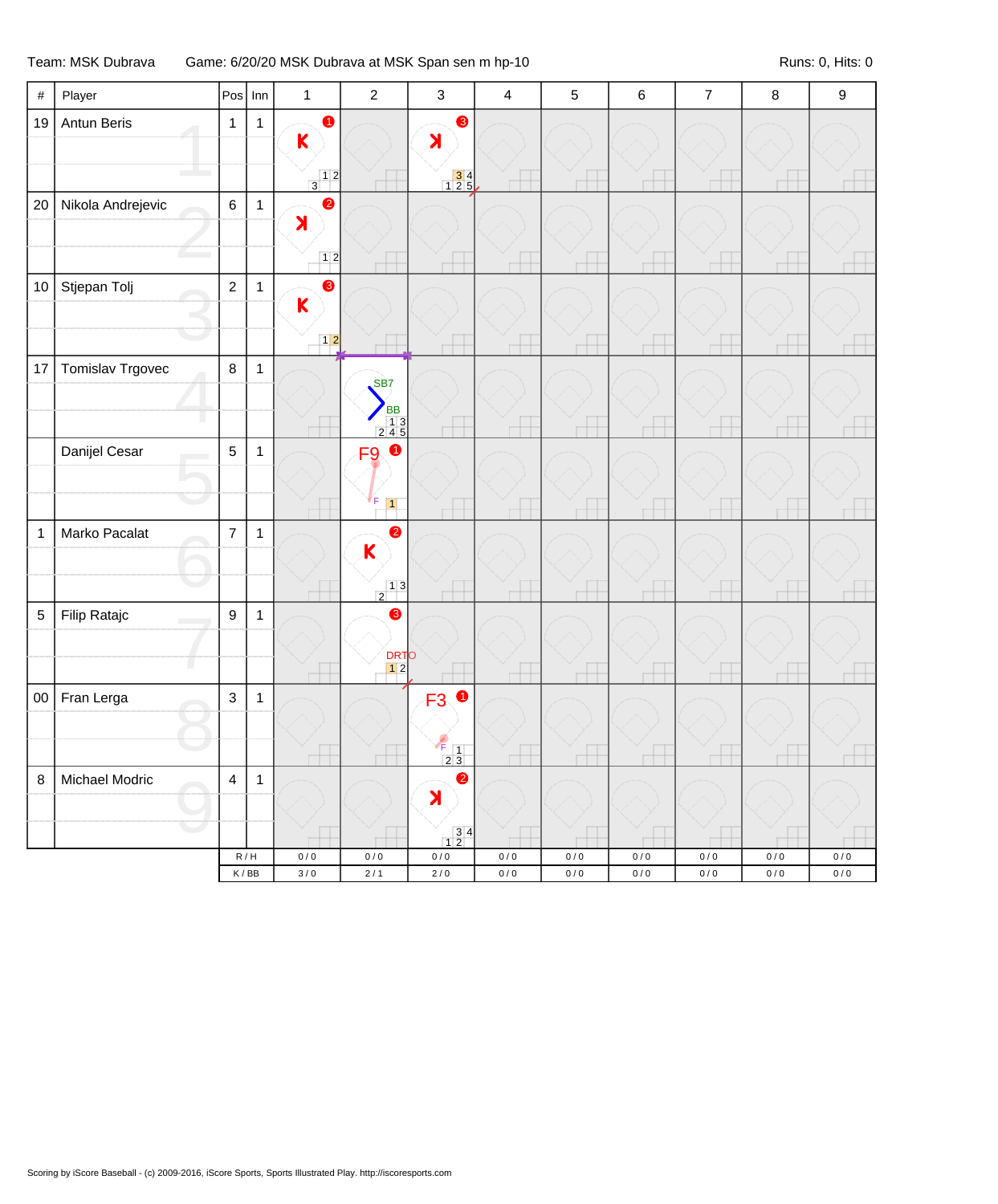## Team: MSK Span Game: 6/20/20 MSK Dubrava at MSK Span sen m hp-10 Runs: 15, Hits: 11 Runs: 15, Hits: 11

| $\#$             | Player            | Pos             | Inn                         | $\mathbf{1}$                                                                                        | $\boldsymbol{2}$                                                   | $\overline{c}$                                                                | 3                                                                                          | $\overline{\mathbf{4}}$ | 5     | $\,6$ | $\overline{7}$ | $\bf 8$ | $\boldsymbol{9}$ |
|------------------|-------------------|-----------------|-----------------------------|-----------------------------------------------------------------------------------------------------|--------------------------------------------------------------------|-------------------------------------------------------------------------------|--------------------------------------------------------------------------------------------|-------------------------|-------|-------|----------------|---------|------------------|
| $\boldsymbol{9}$ | Juraj Sinkovic    | 8               | $\mathbf{1}$                | $AB3$ $AB3$<br>HВ<br>AB4                                                                            | <b>E8 LE8</b><br>ΙB<br>3 5 WP2<br>$1$ 12                           | $\bullet$<br>5<br>L<br>$\begin{array}{ c c }\n\hline\n1 & 3 & 4\n\end{array}$ |                                                                                            |                         |       |       |                |         |                  |
| $\mathbf 5$      | Marko Ivancic     | $\overline{2}$  | $\mathbf{1}$                |                                                                                                     |                                                                    |                                                                               |                                                                                            |                         |       |       |                |         |                  |
| $\mathbf{H}$     | $\mathbf{H}$      | 3               | $\overline{2}$              | $\mathsf K$                                                                                         | WP3 WP3                                                            |                                                                               | $AB4$ , E4                                                                                 |                         |       |       |                |         |                  |
|                  |                   |                 |                             |                                                                                                     | <b>BB</b><br>$12$ AB3<br>234                                       |                                                                               | E <sub>4</sub><br>E <sub>6</sub>                                                           |                         |       |       |                |         |                  |
| $\bf 8$          | Luka Spoljar      | $\overline{4}$  | $\mathbf{1}$                |                                                                                                     | $^{\bullet}6-3$ 0                                                  |                                                                               |                                                                                            |                         |       |       |                |         |                  |
| $\mathbf{u}$     | $\mathbf{u}$      | $\mathbf{1}$    | $\overline{\mathbf{c}}$     | AB4 OT4                                                                                             |                                                                    |                                                                               | E <sub>6</sub><br>AB4                                                                      |                         |       |       |                |         |                  |
| 19               | Martin Kovac      | $\blacksquare$  | 3                           | 1В<br>$\boxed{1 2}$<br>AB4                                                                          | $\begin{array}{c c}\nG & 24 \\ \hline\n13\n\end{array}$            |                                                                               | <b>BB</b><br>$\begin{array}{ c c }\n\hline\n2 & 4 \\ \hline\n1 & 3 & 4\n\end{array}$<br>E6 |                         |       |       |                |         |                  |
| $\mathsf 3$      | Luka Mektic       | $\,6\,$         | $\mathbf{1}$                | $\bullet$<br>$\bullet$                                                                              |                                                                    |                                                                               | $\bullet$<br>F <sub>8</sub>                                                                |                         |       |       |                |         |                  |
|                  |                   |                 |                             | WP7 SB6<br>1B<br>AB7                                                                                | <b>WP6_2B</b><br>AB <sub>6</sub><br>$\overline{1}$                 |                                                                               | F<br>$\vert$ 1                                                                             |                         |       |       |                |         |                  |
| 13               | Ivan Loborec      | 9               | $\mathbf{1}$                | 2<br>$\overline{\mathsf{K}}$<br>$\begin{array}{ c c }\n\hline\n2 & 3 \\ \hline\n1 & 8\n\end{array}$ | AB6 WP6<br><b>HBP</b><br>$\begin{array}{c} 1 \\ 2 \ 3 \end{array}$ |                                                                               | AB6 AB6<br>E6<br>$\overline{1}$<br>AB7                                                     |                         |       |       |                |         |                  |
| 12               | Matija Bozicek    | $\overline{7}$  | $\mathbf{1}$                | AB7 WP7<br>BB<br>35<br>124<br>AB7<br>$AB7$<br>$XX$                                                  | $\bullet$<br>3B<br>$\overline{1}$                                  |                                                                               | AB7, 2B<br>$\overline{1}$                                                                  |                         |       |       |                |         |                  |
| 17               | Domagoj Grgurevic | $5\overline{)}$ | $\mathbf{1}$                | $\bullet$<br>$\bullet$<br>3B<br>$\begin{array}{cc} 4 \\ 1 \ 2 \ 3 \end{array}$                      | ٠<br>AB9 AB8<br>в<br>AB <sub>9</sub>                               |                                                                               | $\bullet$<br>$\sqrt{\frac{FC}{1}}$                                                         |                         |       |       |                |         |                  |
| $\overline{c}$   | Ivor Sojteri      | $\mathbf{3}$    | $\mathbf{1}$                | ❸                                                                                                   |                                                                    |                                                                               |                                                                                            |                         |       |       |                |         |                  |
| $\mathbf{H}$     | $\mathbf{H}$      | $\overline{c}$  | $\overline{2}$              | $\blacktriangleright$                                                                               | AB9 AB9                                                            |                                                                               |                                                                                            |                         |       |       |                |         |                  |
|                  |                   |                 |                             |                                                                                                     | 1B<br>$\frac{1}{2}$ $\frac{3}{4}$ WP1                              |                                                                               |                                                                                            |                         |       |       |                |         |                  |
| 15               | Kristijan Belas   | $\mathbf{1}$    | $\mathbf{1}$                |                                                                                                     |                                                                    | l e<br>❸                                                                      |                                                                                            |                         |       |       |                |         |                  |
| $\mathbf{H}$     | $\mathbf{u}$      | $\overline{4}$  | $\overline{c}$              |                                                                                                     |                                                                    | <b>WP1</b> , 2B                                                               |                                                                                            |                         |       |       |                |         |                  |
| 18               | Luka Ivancic      | ÷,              | $\overline{c}$              |                                                                                                     | HR <sup></sup><br>$\overline{1}$                                   | <b>TO54</b><br>$\overline{1}$                                                 |                                                                                            |                         |       |       |                |         |                  |
|                  |                   |                 | R/H                         | $4/3$                                                                                               | $8/7$                                                              |                                                                               | 3/1                                                                                        | $0/0$                   | 0/0   | $0/0$ | 0/0            | 0/0     | $0/0$            |
|                  |                   |                 | $\mathsf K\,/\,\mathsf{BB}$ | 3/1                                                                                                 | 0/1                                                                |                                                                               | 0/1                                                                                        | $0\,/\,0$               | $0/0$ | 0/0   | 0/0            | $0/0$   | $0/0$            |